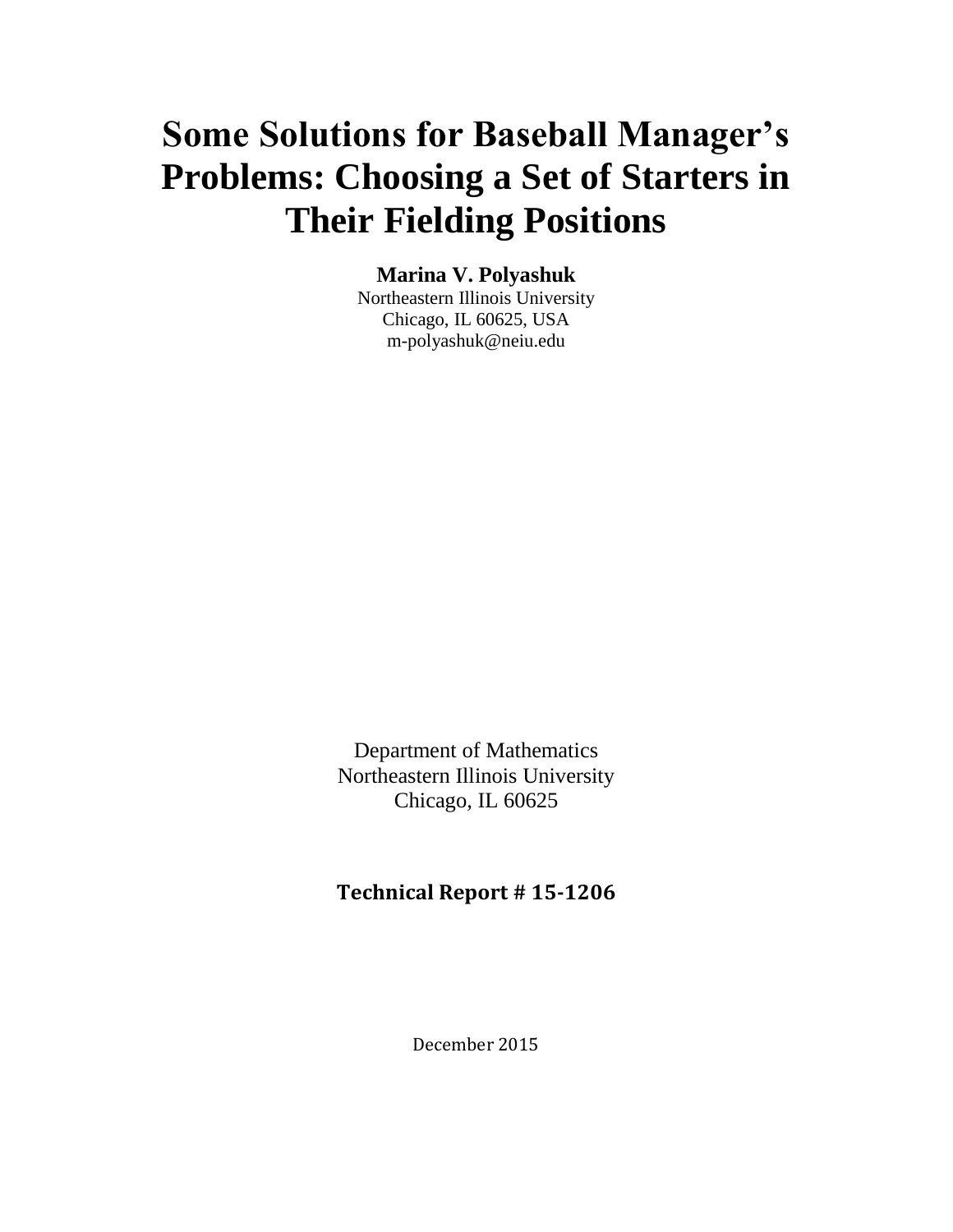# **Some Solutions for Baseball Manager's Problems: Choosing a Set of Starters in Their Fielding Positions**

**Marina V. Polyashuk** Northeastern Illinois University Chicago, IL 60625, USA m-polyashuk@neiu.edu

*Summary: We will discuss various decision making situations facing a Major League Baseball (MLB) team manager in his everyday work such as selection of the 9-player set for a batting lineup, deciding on the batting order, and selecting a substitute player while a game is in progress. More specifically, the paper focuses on the task of selecting a set of starters for a given game as a bi-criteria problem.*

### **1. Introduction**

If you, by chance, decided to use the key-word "baseball" in your search of a scientific database, you would be buried under thousands upon thousands of titles. These titles cover all possible aspects of this exhilarating game, from the absorption of moisture by baseball jerseys to the trajectories of fly balls, and to the comparative importance of pitching and hitting in winning a baseball game. And then, of course, there is sabermetrics (derived from SABR, Society for American Baseball Research), which became known to the general audience of recent movie-goers through "Moneyball". Most mathematicians, let alone statisticians, are aware that baseball is an ultimate breeding ground for statistical studies and analyses. In short, baseball is not just an "America's favorite pastime", but also an inspiration for numerous research and business ideas. These ideas allow many people to have fun not only by watching the game, but by analyzing, exploring, and predicting its outcomes.

Clearly, for professionals who are directly involved in baseball, it is not only "fun", but also hard work and for some this work is not physical but mental, requiring full concentration and an ability to make timely decisions that are yielding good results. Yes, the subject of this paper is focused on the Major League Baseball (MLB) team managers, people who are usually not talked about when things are going well for their baseball club. All of us who follow baseball have some anecdotal evidence of how good or bad managers appear to be at what they do: a player who excelled after being moved to a different field position or a "miraculous" game-winning home run by a pinch-hitter or a team going from first to last place after a manager had been replaced. I am sure that each of the fans has an opinion on the manager of their favorite team. There are also publications that attempt to evaluate managers' performance, such as annual editions of the Baseball Prospectus, The Bill James Handbook, and various internet analyses. It is difficult to separate the manager's contribution from his players' and as a result the managers' statistics are very much intertwined with those of the team players. We will not attempt to propose criteria for managers' evaluation; instead, we will try to analyze managers' tasks that define his performance.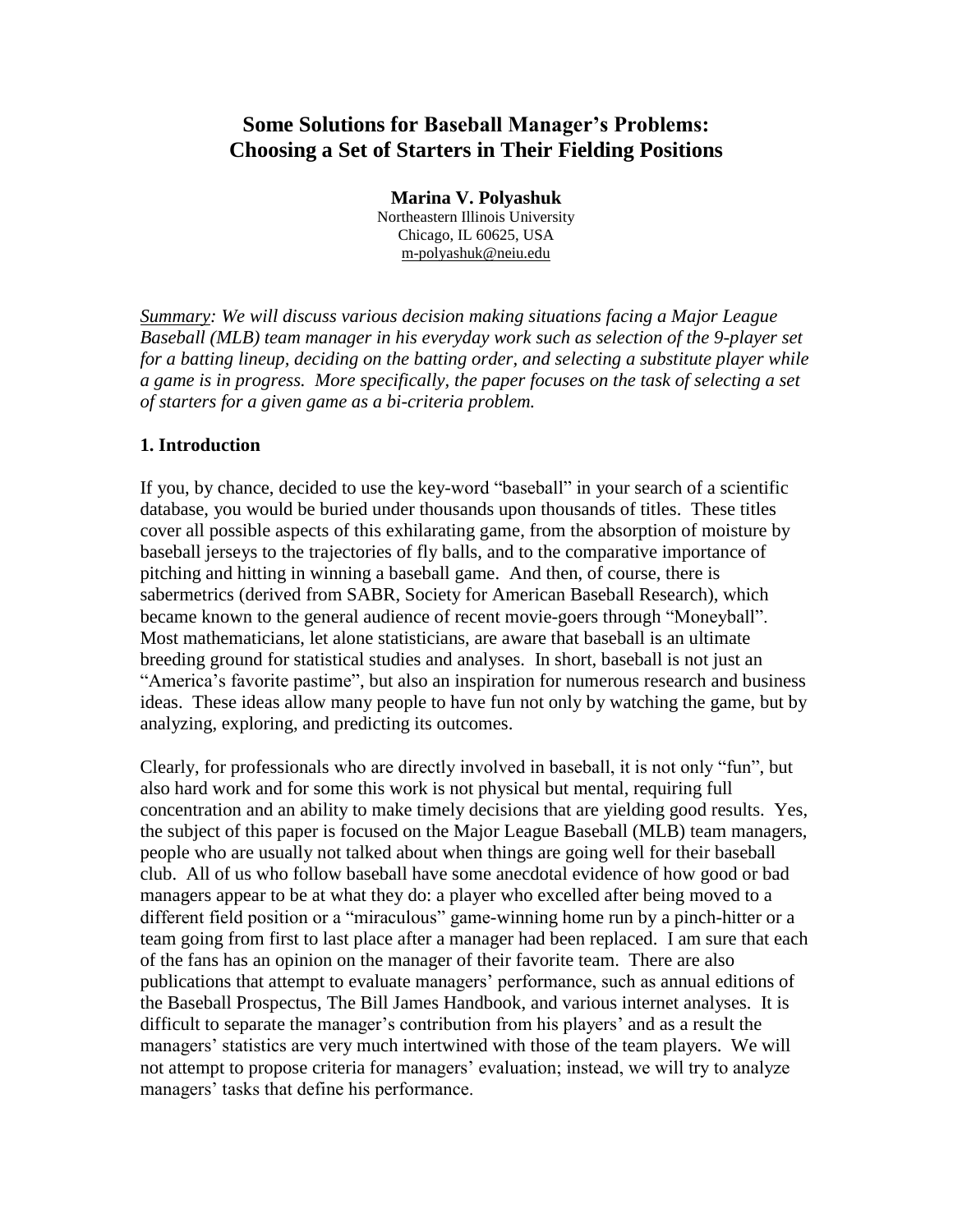A Major League Team manager (whom we will be referring to as manager from now on) does not make most important personnel decisions. Manager does not hire players, does not solely decide how many pitchers versus field players will be on their 25-man roster, does not put players on the trading block or pursue trades for specific players from other teams, nor sends players to the Minor League. In short, a manager does not form a team that he manages. Therefore, he, at least explicitly, does not participate in the most important part of decision making, which would ultimately affect the team's performance in any given season. However, it would be wrong to conclude that manager is entirely out of the decision making process and that he does not make a difference. After all, team manager decides on the following issues prior and during every of the 162 games of the season:

- 1. Before the game, the manager decides which players will start the game in each of the 9 field positions and as the designated hitter (the latter, in the American League only).
- 2. Before the game, the manager decides on the order in which 9 selected players will bat, which is referred to as lineup or batting order.
- 3. During the game, the manager decides on player substitutions in pitching (calls for the bullpen), running (pinch-runners), and hitting (pinch-hitters).

Note that usually the first two tasks are viewed as the single problem of forming a lineup (as in, for example, Sugrue P.K. and Mehrota A., 2007). However, as we will be able to see further, splitting this problem into two tasks stated above allows for more efficient decision making models. It is also important to mention other, lesser decisions that managers make every day: making a call for a sacrifice bunt or an intentional walk, signaling to steal a base or hit-and-run, etc., however manager's contribution to the team's success or failure is mostly affected by his performance while fulfilling the above three tasks. In this paper, the author, who is also a baseball fan, will make a humble attempt of suggesting enhanced solutions for the first of the three most important everyday problems listed above.

After introducing necessary terms and definitions, we will go over some examples of managerial decisions as well as samples of research related to the discussed types of decisions. In this paper, we will focus on selection of the 9-player set of starters on any given game day. This problem will be formulated as a bi criteria portfolio selection problem with such criteria as defensive quality of the set and offensive potential of the set. We will then attempt to compare results of the model applications with the results of actual managerial decisions. And because this paper is about baseball, writing it is a lot of fun for the author – all the way through the last inning.

#### **2. Common baseball terms and notations**

At this point, we will assume that a reader has basic knowledge of the baseball rules and is familiar with the game in general. Overwhelming majority of the  $25$  terms (we did not include any terms reflecting on the pitchers' performance) listed below is widely accepted in baseball related literature. There are slight differences in how some of the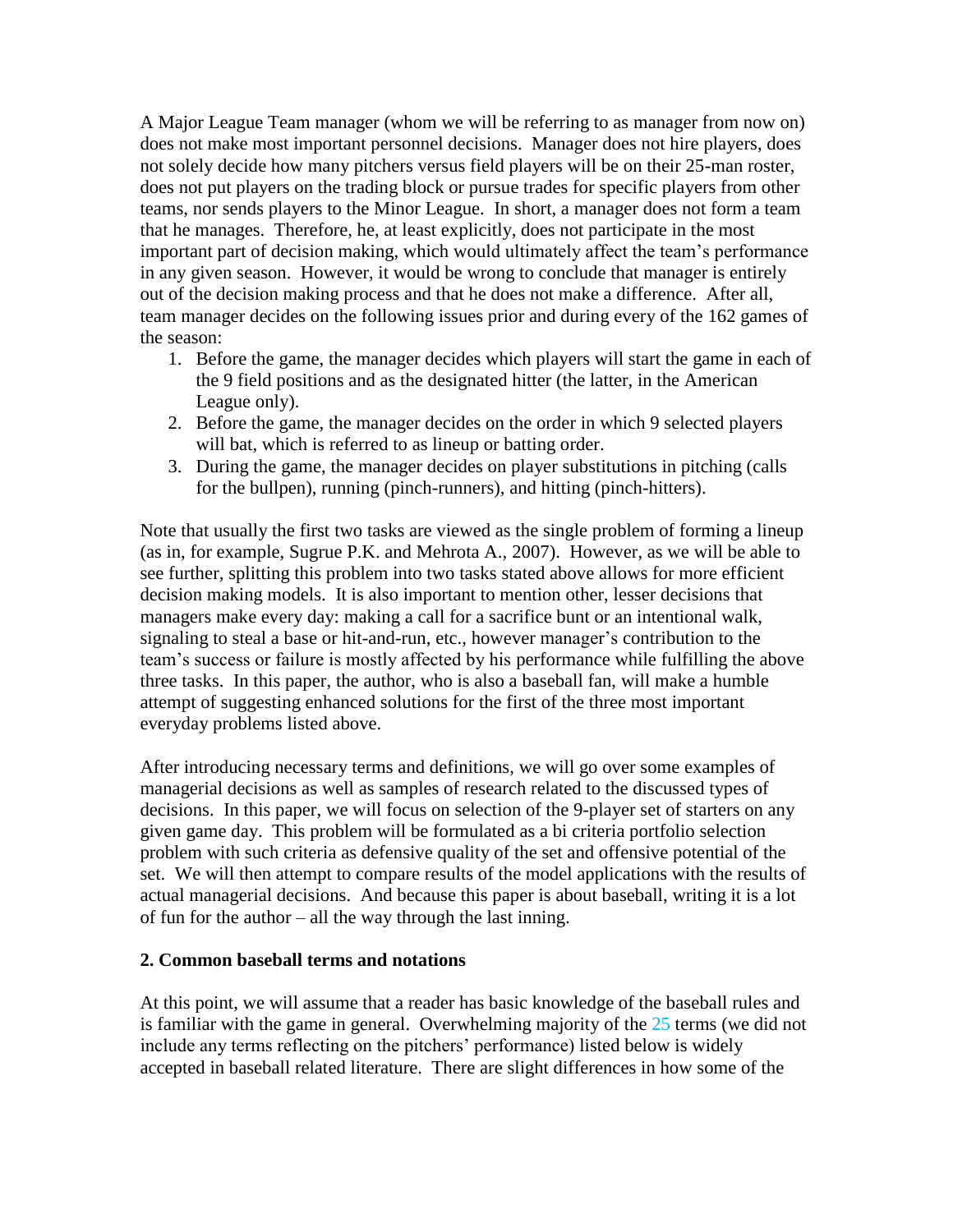terms are defined by different authors; in those cases, we provide a reference to the source. All of the terms below refer to an individual player's performance.

- 1. *AB*: the number of at-bats;
- 2. *BB:* the number of walks;
- 3. 1*B*: the number of singles;
- 4. 2*B*: the number of doubles;
- 5. 3*B*: the number of triples;
- 6. *HR*: the number of home runs;
- 7. *SH*: the number of sacrifice hits;
- 8. *PA*: the number of plate appearances,  $PA = AB + BB + HBP + SF$ ;
- 9. *H*: the total number of hits,  $H = 1B + 2B + 3B + HR$ ;
- 10. *RBI:* runs batted in;
- 11. *SB*: the number of stolen bases;
- 12. *CS*: the number of times caught stealing;
- 13. *BA*: batting average,  $BA = \frac{H}{A}$ *AB*  $=\frac{H}{1}$ ;

13. *BA*: *batting average*, 
$$
BA = \frac{H}{AB}
$$
;  
14. *TB*: total bases,  $TB = H + 2B + 2 \cdot 3B + 3 \cdot HR = 1 \cdot 1B + 2 \cdot 2B + 3 \cdot 3B + 4 \cdot HR$ ;

- 15. *SLG*: slugging average,  $SLG = \frac{TB}{\sqrt{B}}$ *AB*  $=\frac{1}{12};$
- 16. *OBP*: on-base percentage,  $OBP = \frac{H + BB + HBP}{P}$ *PA*  $=\frac{H+BB+HBP}{P}$ ;
- 17. *OPS*: on-base percentage plus slugging average,  $OPS = OBP + SLG$ ;
- 18. *RC*: the number of runs created,  $RC = \frac{(H + BB) \cdot TB}{AB + BB}$  $=\frac{(H+BB)\cdot TB}{\sqrt{1-\frac{1}{2}}\cdot T}$  $\ddot{}$ (Albert and Bennett, 2003);
- $R \cap R$

19. *RC/G*: the number of runs created by a player per game,  

$$
RC / G = \frac{RC \cdot 27}{AB - H + SH + SF + CS + GDP}
$$
 (Albert and Bennett, 2003);

- 20. *PO:* the number of defensive outs (putouts);
- 21. *A:* the number of defensive plays assisting an out (assists);
- 22. *DP*: the number of double plays turned;
- 23. *E:* the number of fielding errors;
- 24. *FP*: fielding percentage,  $FP = \frac{PO + A}{PQ}$  $PO + A + E$  $=\frac{PO+A}{PO+A+E};$
- 25. *DRS:* the number of defensive runs saved (Baseball Info Solutions (BIS) and Bill James, 2011).

The above is an incomplete list of baseball measurements, which are used to evaluate defensive and offensive performance of batters and teams and which are carefully accumulated, computed, and analyzed, by MLB, SABR, and many other organizations and individuals. Clearly, the items on the list can be categorized as offensive or defensive measurements. It is important to keep in mind that there are many other, more refined, measurements that are seriously considered when comparing/evaluating players and teams. For example, *BA* and *OBP* can be considered based on right- and lefthandedness, on grass vs. turf, with or without runners in scoring position, at home and on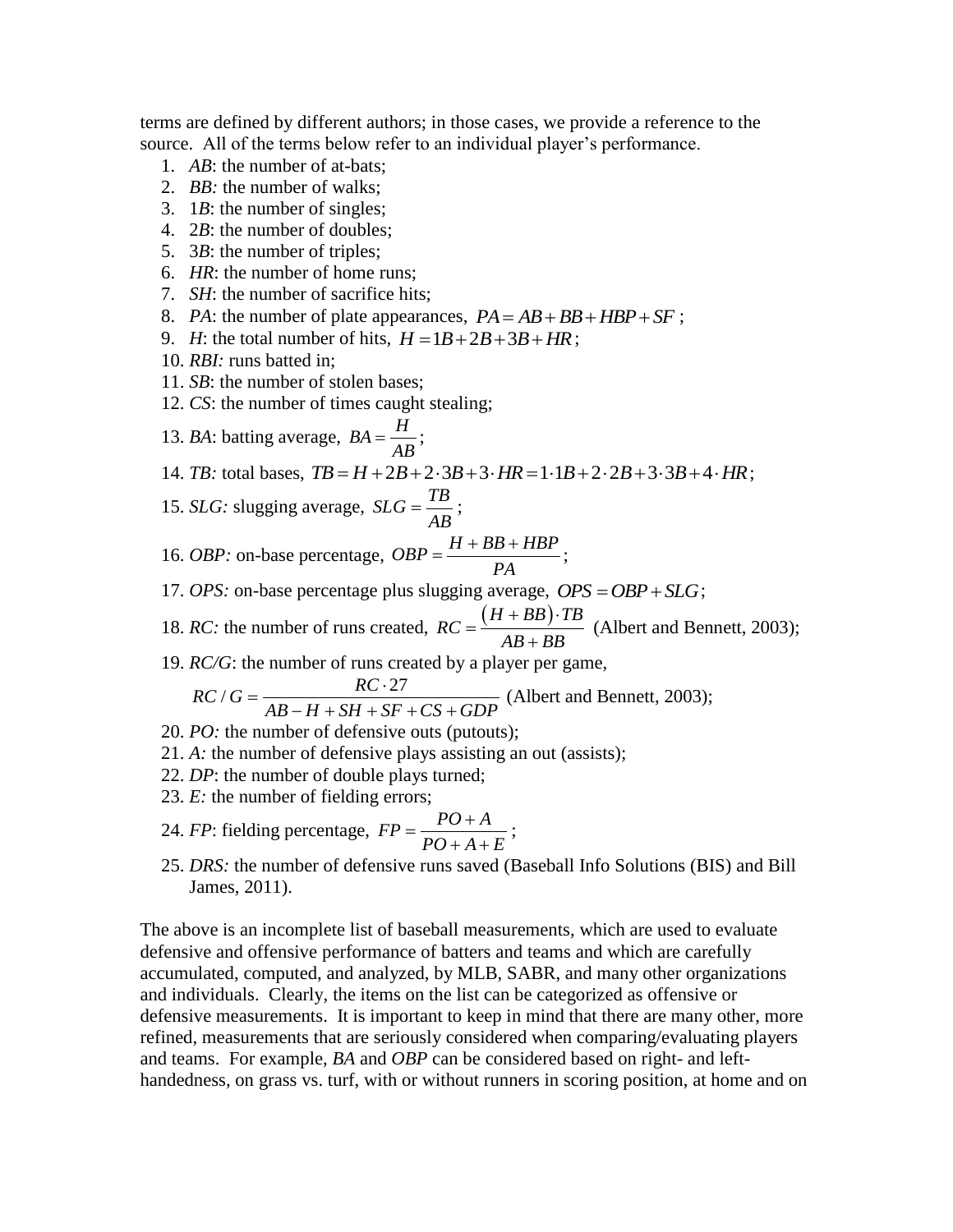the road; defensive statistics are considered for each position, which any given player has taken on the field, etc.

## **3. Player selection as a multiple criteria problem**

## **3.1. Preliminaries**

Before every game, the manager has to select 10 players (in American League, AL) or 9 players (in National League, NL) to start the game. Since the examples in this paper will be based on the teams in AL, we will focus on the 10-player selection. In addition, the question of the starting pitcher is usually a separate issue of pitcher rotation and, short of injuries or emergency situations, is determined in advance. Therefore, we will consider the player selection problem as the task of choosing 9 payers from *N* non-pitching members of the team's active roster that will be in the starting lineup.



**Figure 1** (Wikipedia)

Basically, the manager is supposed to select a permutation of 9 players: one DH (who replaces the pitcher in the batting lineup), one catcher, one IB, and so on, in the order of the standard defensive position numbers chart (see Fig. 1). These 9 players have to be selected from the set of *n* players who are non-pitching staff members on the team. In 2012 among 14 AL teams, seven teams have 12 such players while another seven teams have 13. This means that the total number of selections is between  $P(12,9) = 79,833,600$ and  $P(13,9) = 259,459,200$ , which would be a difficult choice. In reality, however, the number of alternatives is not even close. The fact is, an overwhelming majority of players can play three or fewer defensive field positions, and, to understand this, one only has to glance at the depth chart of any given team. For example, based on the depth chart for the Chicago White Sox (CWS) as of August 31, 2012 (see Fig. 2), we can determine in how many ways it is possible to assign infielders and outfielders to their starting positions. As it follows from the depth chart and from the tree diagrams shown in Figures 3 and 4, positions  $2 - 9$  and the DH can be chosen in the following number of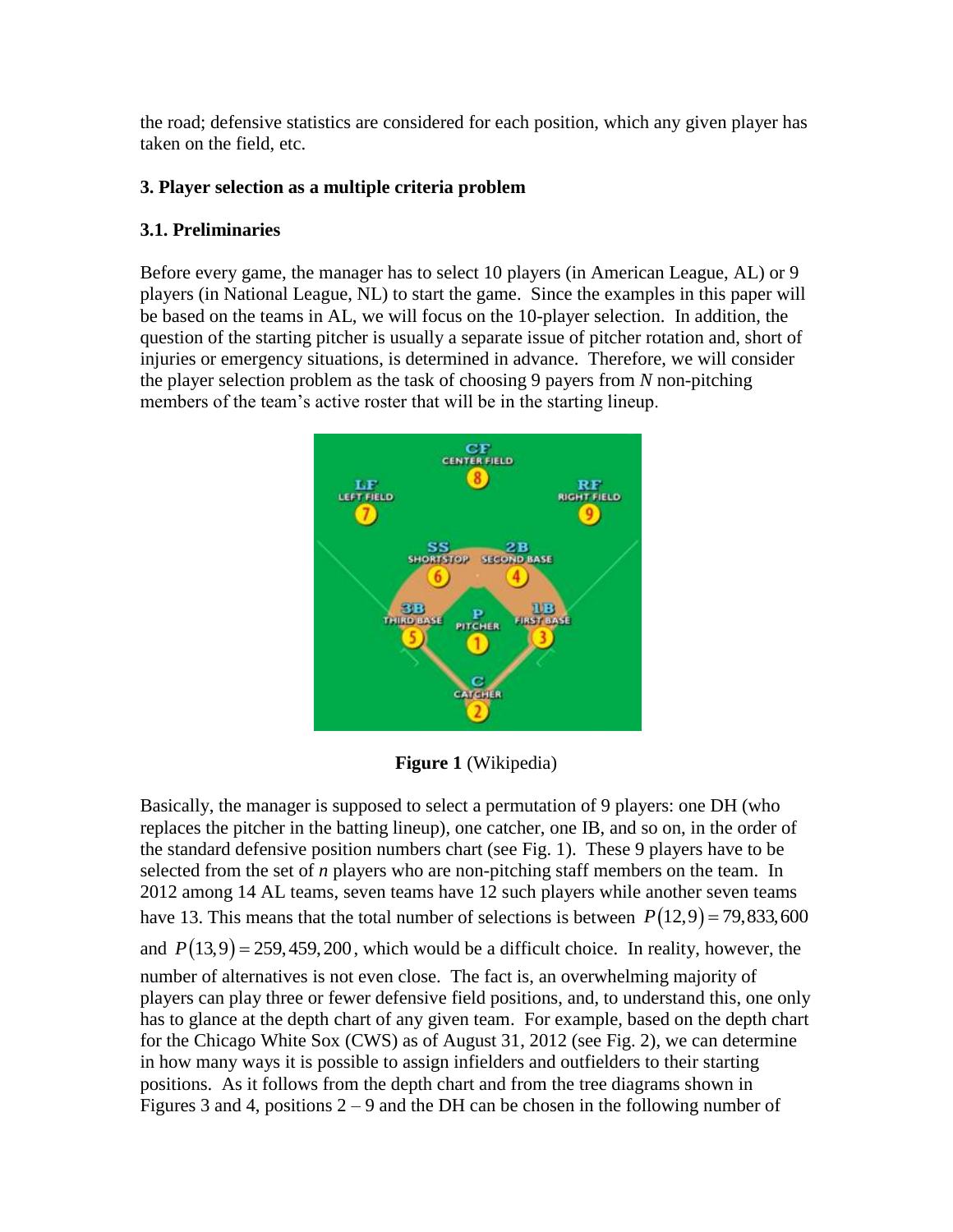ways: catchers, 2 ways, infielders, 9 ways, outfielders, 10 ways, and DH, 4 ways (in spite of the official depth chart, any one of 13 roster players who is not assigned to play a defensive position, can be appointed as the DH). As a result, the number of CWS manager's choices is limited by the following number:  $N = 2.9 \cdot 10 \cdot 4 = 720$ .

| <b>CATCHER</b>       | $1ST$ BASE        | $2ND$ BASE          | <b>SHORTSTOP</b>   |
|----------------------|-------------------|---------------------|--------------------|
| 1. Pierzynski        | 1. Konerko        | 1. Beckham          | 1. Ramirez         |
| 2. Flowers           | 2. Dunn           | 2. Olmedo           | 2. Olmedo          |
|                      | 3. Youkilis       |                     |                    |
| 3 <sup>RD</sup> BASE | <b>LEFT FIELD</b> | <b>CENTER FIELD</b> | <b>RIGHT FIELD</b> |
| 1. Youkilis          | 1. Viciedo        | 1. Wise             | 1. Rios            |
| 2. Olmedo            | 2. Wise           | 2. Danks            | 2. Wise            |
|                      | 3. Danks          | 3. Rios             | 3. Danks           |

#### **Figure 2**

Still, assigning the starting players is not an easy choice, and this is why a manager usually goes with the first player on the list for each position. These are the first choice players who are considered regular starters and play every game, unless the manager decides that they need rest. Most of the time, we perceive the choice as a good one. However, sometimes the fans wonder whether the predetermined order on the depth chart is always the best option and whether the manager makes a mistake by following this rule.

Let us go over some examples of Chicago White Sox managers' choices. In 2011, CWS manager Ozzie Gillen used Alex Rios as the center fielder (he was number one on the depth chart for that position). In 2012, the current manager Robin Ventura moved Rios to the right field, and the team's both defense and offense benefited from this player's success. Does this mean that 2011 depth chart was faulty, which led to a continual misuse of a valuable player? Is it entirely possible that among hundreds of possibilities there are several that can compete or be better than the general rule of following the depth chart? In order to find out the answers to these questions, it is necessary to formulate the problem of choosing the set of starters as a multiple criteria problem.

#### **3.2. Problem for**m**ulation**

When formulating a multiple criteria problem, we have to first determine the decision space and the criteria space. A 9-player starting assignment can be presented as a  $9 \times p$ matrix where a row represents a selected starter player with his characteristics, and the length of a row,  $p$ , is the number of the characteristics of a single player that fully describe him as a team member. Such a row has fields that are labeled by the player's name, weight, height, age, salary, batting/throwing sides, the number of games started and innings played in each position, as well as his offensive and defensive numbers in the positions played. This approach is consistent with the formulation of portfolio selection problem with several criteria in Polyashuk (2005). Let us assume that the first row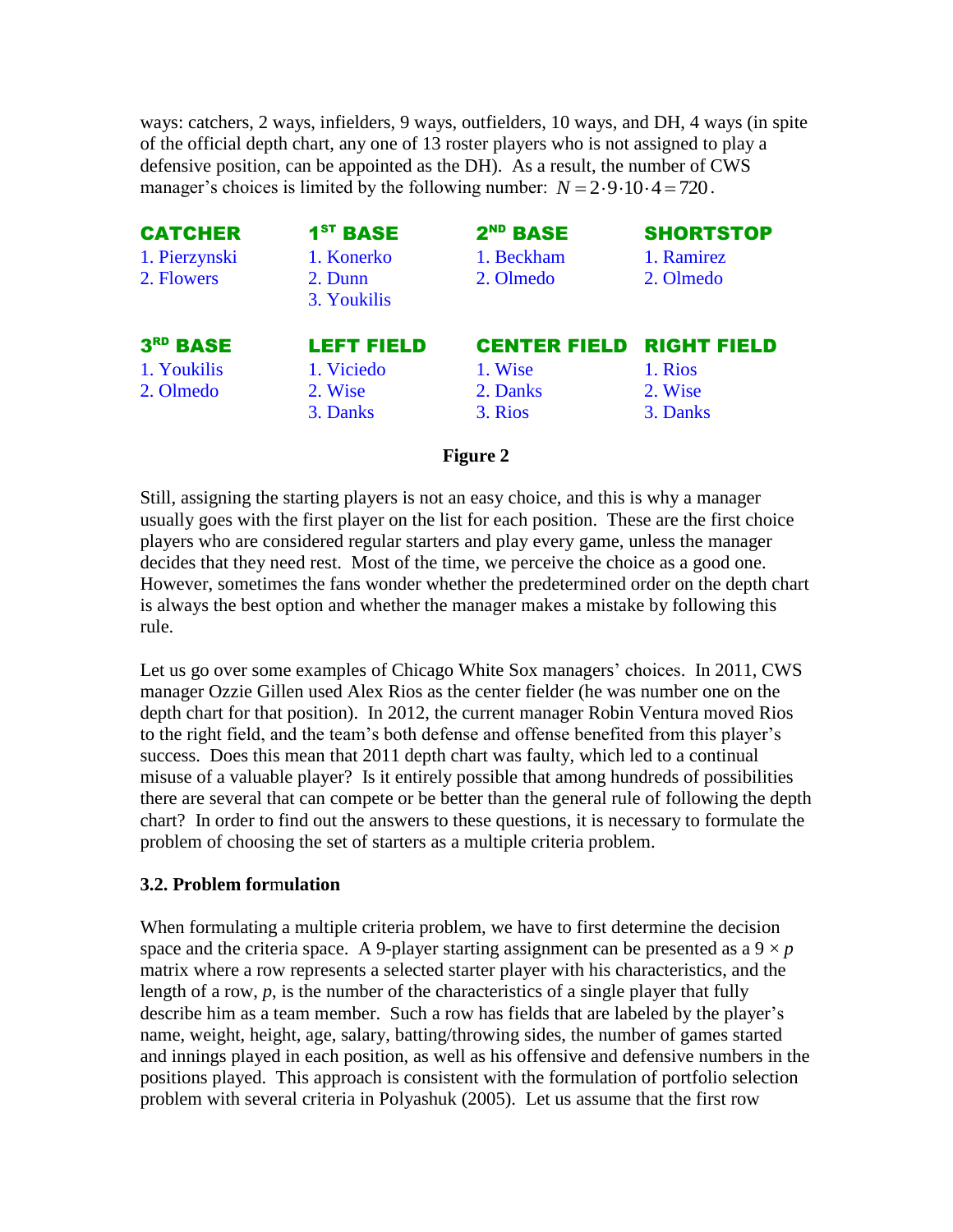corresponds to the selected starting catcher  $(C)$ , the second – to the first baseman  $(1B)$ , and so on, according to the standard defensive position numbers chart, with the last row allotted to the designated hitter (DH). The set of all possible starting selections, which forms decision space, is the set of all possible  $9 \times p$  matrices.

In order to form criteria space for the starting assignment problem, let us consider what the manager is trying to achieve when solving it. The ultimate goal, of course, is to win the game, and to reach this goal the manager has to put together a set of players that has the potential to score most runs while allowing least runs to the opposite team. At the same time, since a regular baseball season lasts 6 months and consists of 162 games, the manager has to use his team's resources wisely, which means maintaining the team's overall physical and psychological health.

While we are clearly coming up with three criteria: the offensive potential of the set of selected players, the defensive quality of the set, and the overall physical and psychological condition of the set, we will assume that the first two criteria, which are quantitative, are more important than the third, qualitative criterion. (We will view relative importance of criteria groups in the sense of Definition 1.2 in Polyashuk, 2005). There are other factors affecting manager's decisions. One of such factors is the players' handedness, which is an important consideration for so called "platoon advantage" (Baseball Info Solutions (BIS) and Bill James, 2011): more righties against left-handed pitchers and more lefties against right-handers.

The goal of this research effort, however, is to produce a set of optimal starting assignments with respect to the first two criteria only, while assuming that the team manager is capable of making the final selection based on the overall physical/psychological condition of the set, players' handedness, etc.

The next step is to use various characteristics of individual players in order to form two criteria, which would adequately represent offensive potential and defensive quality of a set of players. We will rely on a composite feature that has been extensively tested by baseball statisticians, which allows using offensive and defensive team numbers to approximate winning percentage of a team and, ultimately, predicting the outcome of the regular season very accurately. This characteristic is Winning Percentage and is

calculated based on the so called Pythagorean Formula:  $\left(RA/RS\right)^{\cdot}$ 2  $\frac{1}{2^2 + RA^2} = \frac{1}{1 + (DA/BC)^2}$ 1 1 *RS*  $rac{RS^2 + RA^2}{RS^2 + RA^2} = \frac{1}{1 + (RA/RS)}$  $+RA^2$  1+ .

More recently, the exponent used in the formula was replaced by 1.83, which gives a better fit with the empirical data:  $\left(RA/RS\right)^{1.83}$ 1  $1 + (RA/RS)$ . As it is clear from the formula, the

winning percentage depends on the ratio of *RA* (runs allowed by the team) and *RC* (runs created by the team). The formula above is a key to our method of forming offensive and defensive criteria for a set of starters in any given game, which is effectively based on composite characteristics of individual players reflecting their offensive potential and defensive value. More specifically, since winning is mostly about runs, let us use runs created by a player in order to quantify the player's overall offensive performance, and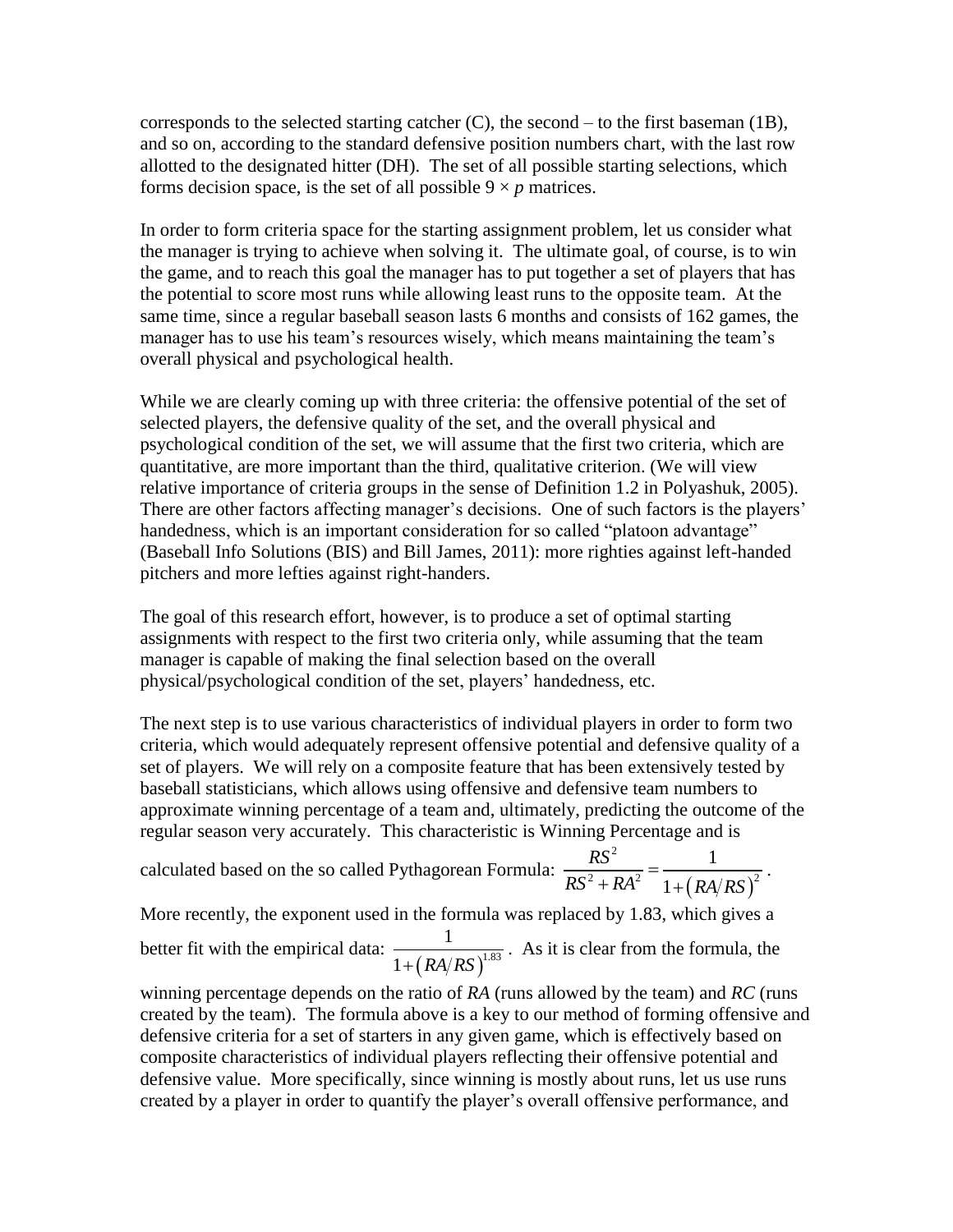runs saved by a player in order to quantify the player's defensive performance in a given fielding position.

Let us assume that offensive potential of a single player in a lineup is defined by the Let us assume that offensive potential of a single player in a lineup is defined<br>number of runs created by a player per game,  $RC/G = \frac{RC \cdot 27}{4R - H + SH + SF}$  $=\frac{RC \cdot 27}{AB - H + SH + SF + CS + GDP}$  $\frac{RC \cdot 27}{-H + SH + SF + CS + GDP}$ . Further, let us assume that the defensive quality of single player in each fielding position is characterized by defensive runs saved above average, *DRS*, as defined by Baseball Info Solutions (BIS). (We will not describe here the algorithm for computing the *DRS* but will simply use the data provided by BIS.) **Definition 3.1**  $T = \{p_1, p_2, \dots, p_{25}\}\)$  be the team roster. Suppose a

permutation of players  $S = (p_{j_1}, p_{j_2}, \dots, p_{j_9})$  is a starting assignment of players consisting of a catcher, a first baseman, a second baseman, a shortstop, a third baseman, a left fielder, a center fielder, a right fielder, and a designated hitter, in this order. Suppose the *i* – th player in the lineup *S*,  $p_{j_i}$ , has offensive potential  $r_i$  and defensive quality  $d_i$ ,  $i = 1, \ldots, 9$ . Then the overall offensive quality of the 9-player starting assignment *S* is 9

defined as 1 1  $s - 9 \sum_{i=1}^{\infty}$ *i*  $R_{\rm s} = \frac{1}{s} \sum r_i$  $=\frac{1}{9}\sum_{i=1}^{9} r_i$ . The overall defensive quality of the starting assignment *S* is

defined as 9 1  $s = \sum u_i$ *i*  $D_{s} = \sum d$  $=\sum_{i=1}^{n}d_i$ .

Basically, the above definition provides criteria mapping, which assigns to every alternative in the decision space (in our case, the set of feasible starting assignments) the corresponding vector of criteria values in the criteria space. Further, we will consider a starting player assignment optimal if it provides maximum simultaneously for  $R<sub>S</sub>$  and

 $D<sub>s</sub>$ . The concept of simultaneous maximization of two criteria values will be interpreted in this paper in the context of the classical definition of Pareto binary relation, which defines a preference binary relation on the set of possible starting assignments.

**Definition 3.2** Starting assignment  $S_A$  is preferred to starting assignment  $S_B$ , which is expressed as  $S_A \prec S_B$ , if and only if either  $R_{S_A} \le R_{S_B}$  and  $D_{S_A} \prec D_{S_B}$ , or

 $R_{S_A} < R_{S_B}$  and  $D_{S_A} \leq D_{S_B}$ .

**Definition 3.3** Let *A* be the set of all feasible 9-player starting assignments and  $X = \{S_1, S_2, \dots S_N\}$ ,  $X \subseteq A$ , is the set of the feasible starting assignments for a given game. We define the set of optimal assignments with respect to defensive potential and defensive quality criteria,  $MAX(X)$  as the set of assignments that are non-dominated with respect to the binary relation  $\prec$ :

 $S^* \in MAX(X) \Longleftrightarrow \neg \exists S \in X \text{ such that } S^* \prec S$ .

In other words, we are using a simple bi-criteria Pareto model (Sen, 1970) in order to choose the set of optimal starting player sets. Isolating the set of Pareto-optimal points should substantially reduce the total number of possible alternatives which should allow the manager make the final choice confidently. In any case, the greatest benefit from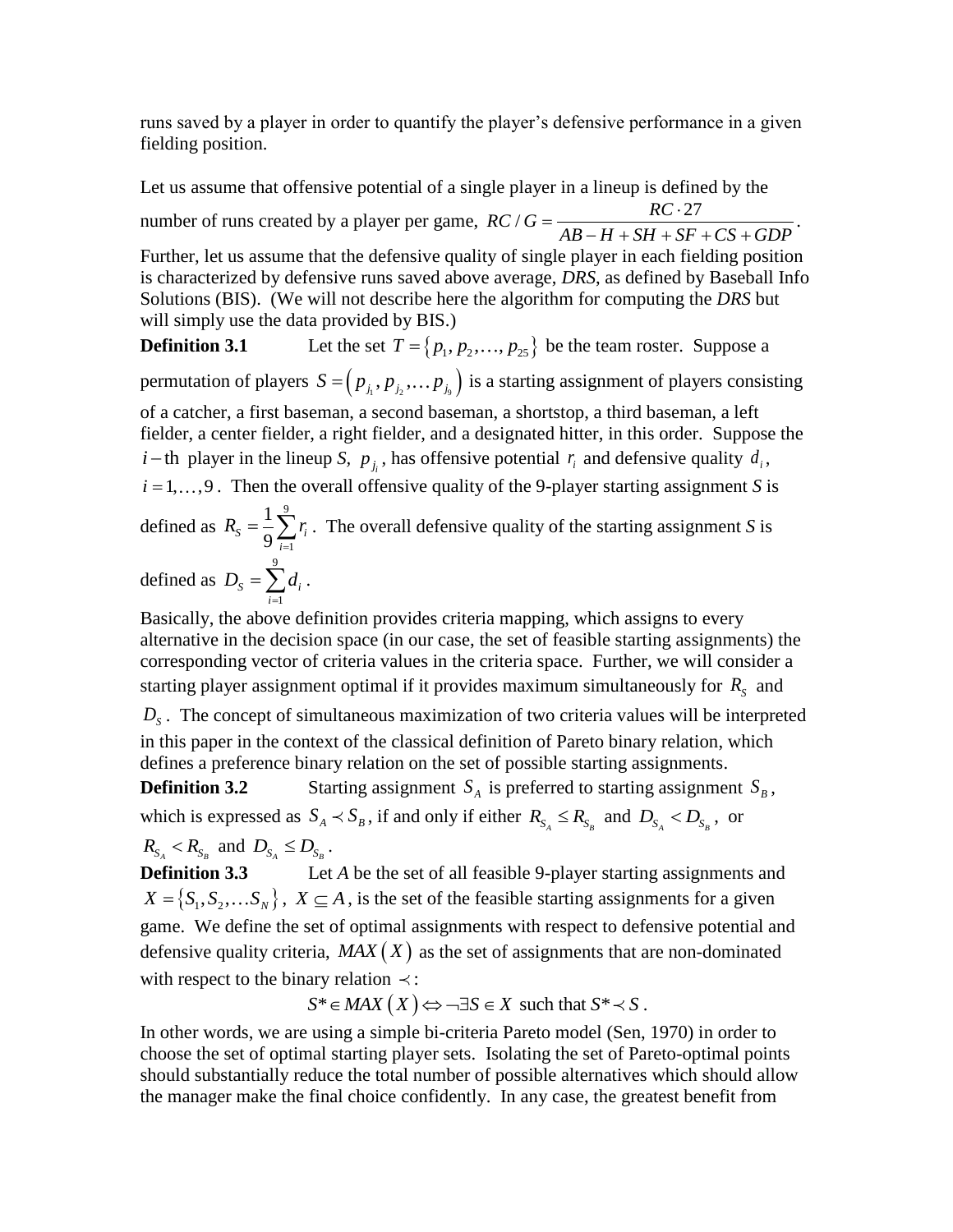applying this model would be the elimination of dominated selections, which could become quite an eye opener. Let us now follow up with the example of starting 9-player selection for the 2012 Chicago White Sox.

## **3.3. Finding optimal starting player assignments: 2012 Chicago White Sox**

Figures below show the decision charts for selecting the starters for infield positions (1B-2B-SS-3B) (Figure 3) and outfield positions (LF-CF-RF) (Figure 4). These charts confirm that CWS can the infield starters 9 different ways and outfield starters – 10 ways.



**Figure 3**



# **Figure 4**

Next, we can evaluate both offensive potential and defensive quality for each position player, each catcher as well as for each infield and outfield combination of starting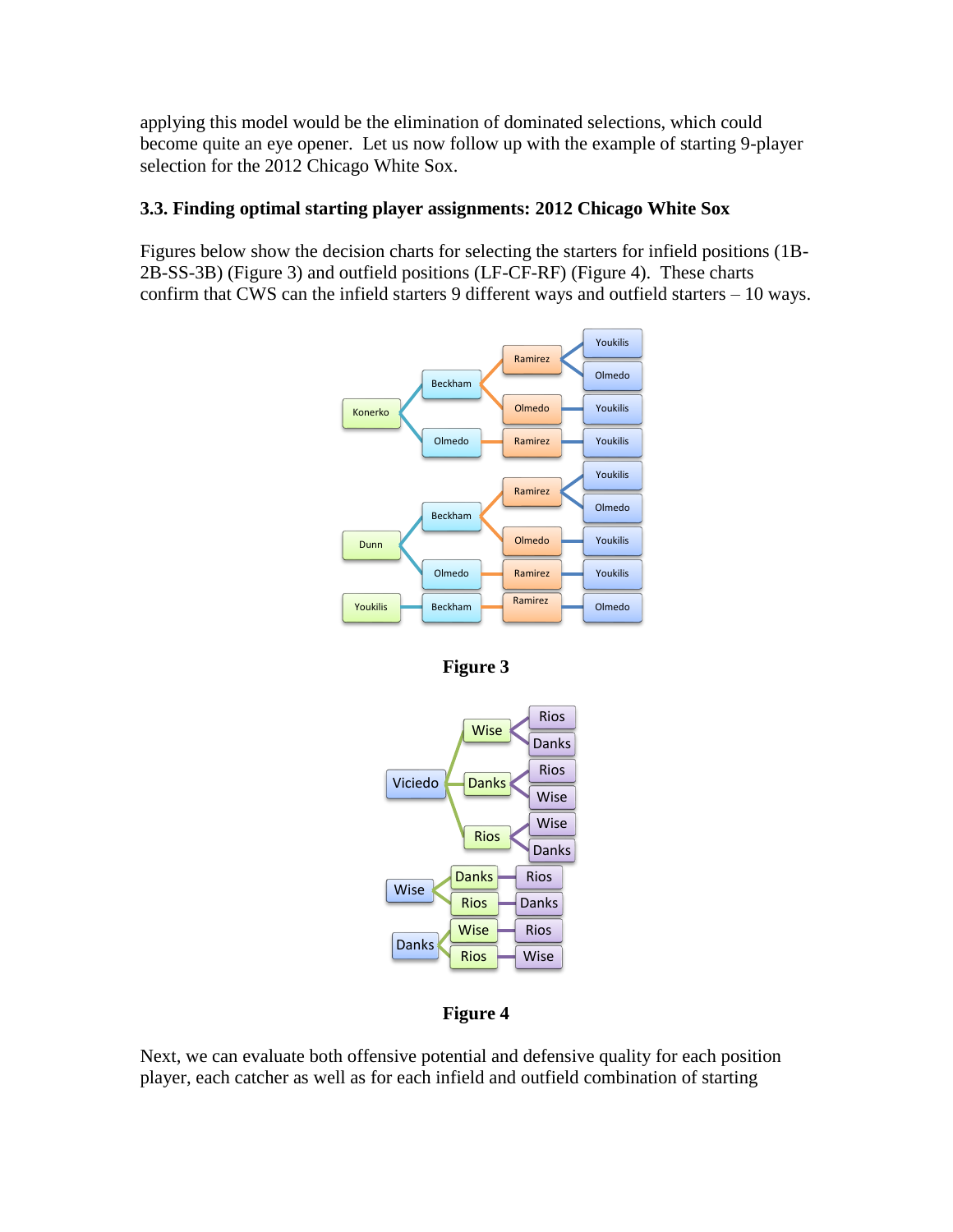players. The following tables show these numbers respectively. We are not providing a table for the catchers since their stats are covered by Table 1.

Notice that the tables include players' handedness, which is an important consideration for so called "platoon advantage" (Baseball Info Solutions (BIS) and Bill James, 2011): more righties against left-handed pitchers and more lefties against right-handers.

| #            | <b>Players</b> | <b>Position</b> | Offense: RC/G | <b>Bats</b> | Defense: DRS     |
|--------------|----------------|-----------------|---------------|-------------|------------------|
|              |                |                 |               |             |                  |
| 1            | Beckham        | 2B              | 3.3           | Right       | -4               |
| $\mathbf{2}$ | Danks          | ΟF              | 3.0           | Left        | LF 1, CF 1, RF 0 |
| 3            | Dunn           | 1B              | 5.8           | Left        | -4               |
| 4            | Flowers        | C               | 4.0           | Right       | 2                |
| 5            | Konerko        | 1B              | 6.9           | Right       | -6               |
| 6            | Olmedo         | <b>INF</b>      | 2.1           | Switch      | 2B 1, SS 0, 3B 0 |
| 7            | Pierzynski     | C               | 6.3           | Left        | -9               |
| 8            | Ramirez        | <b>SS</b>       | 3.5           | Right       | 10               |
| 9            | Rios           | OF              | 5.6           | Right       | RF 5. CF-9       |
| 10           | Viciedo        | LF              | 3.8           | Right       | $-1$             |
| 11           | Wise           | OF              | 5.3           | Left        | $LF-1$ , $CF-2$  |
| 12           | Youkilis       | <b>INF</b>      | 6.0           | Right       | 1B 0.3B 2        |

#### **Table 1: Individual players' stats**

| #            | Infield player assignment           | <b>Offense:</b> | <b>Bats R/L/S</b> | Defense:  |
|--------------|-------------------------------------|-----------------|-------------------|-----------|
|              | 1B, 2B, SS, 3B                      | average $RC/G$  |                   | total DRS |
|              | Konerko, Beckham, Ramirez, Youkilis | 5.45            | 4/0/0             |           |
| $\mathbf{2}$ | Konerko, Beckham, Ramirez, Olmedo   | 4.48            | 3/0/1             | O         |
| 3            | Konerko, Beckham, Olmedo, Youkilis  | 4.58            | 3/0/1             | -8        |
|              | Konerko, Olmedo, Ramirez, Youkilis  | 5.15            | 3/0/1             |           |
| 5            | Dunn, Beckham, Ramirez, Youkilis    | 5.18            | 3/1/0             | 4         |
|              | Dunn, Beckham, Ramirez, Olmedo      | 4.20            | 2/1/1             | ∍         |
| −            | Dunn, Beckham, Olmedo, Youkilis     | 4.43            | 2/1/1             | -6        |
| 8            | Dunn, Olmedo, Ramirez, Youkilis     | 4.88            | 2/1/1             | 9         |
| 9            | Youkilis, Beckham, Ramirez, Olmedo  | 4.25            | 3/0/1             | 6         |

#### **Table 2: Stats for all possible infield assignments**

| #            | Outfield player assignment | Offense: average $RC/G$ | <b>Bats R/L/S</b> | <b>Defense: total DRS</b> |
|--------------|----------------------------|-------------------------|-------------------|---------------------------|
|              | LF, CF, RF                 |                         |                   |                           |
|              | Viciedo, Wise, Rios        | 4.90                    | 2/1/0             | 5                         |
| $\mathbf{2}$ | Viciedo, Wise, Danks       | 3.03                    | 1/2/0             | 0                         |
| 3            | Viciedo, Danks, Rios       | 4.13                    | 2/1/0             | 8                         |
| 4            | Viciedo, Danks, Wise       | 4.03                    | 1/2/0             | 5                         |
| 5            | Viciedo, Rios, Wise        | 4.90                    | 2/1/0             | $-5$                      |
| 6            | Viciedo, Rios, Danks       | 4.13                    | 2/1/0             | $-7$                      |
| 7            | Wise, Danks, Rios          | 4.63                    | 1/2/0             | 5                         |
| 8            | Wise, Rios, Danks          | 4.63                    | 1/2/0             | $-10$                     |
| 9            | Danks, Wise, Rios          | 4.63                    | 1/2/0             | $\overline{4}$            |
| 10           | Danks, Rios, Wise          | 4.63                    | 1/2/0             | $-10$                     |

#### **Table 3: Stats for all possible outfield assignments**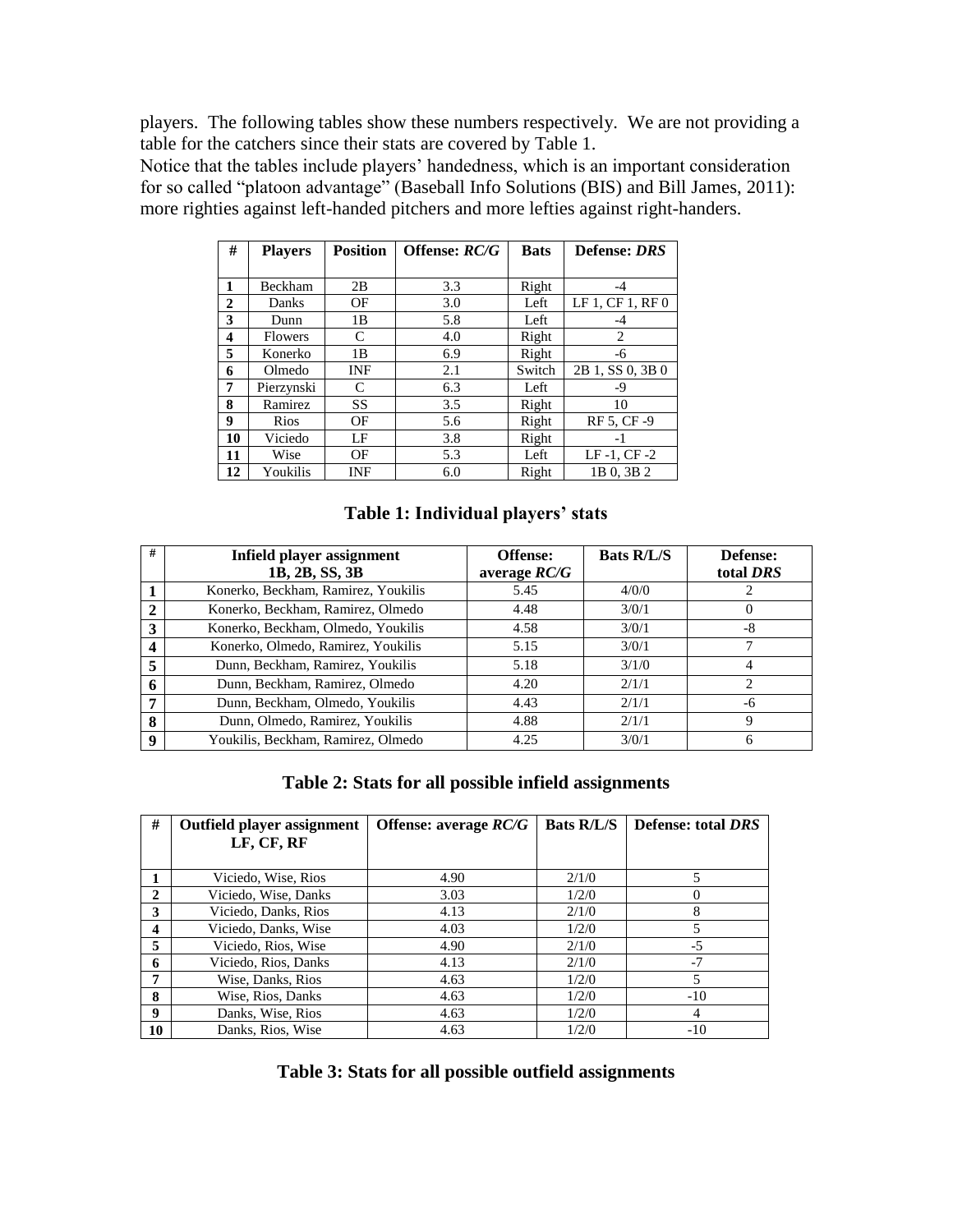After the statistical data have been organized, we can proceed with analyzing bi-criteria evaluations for all 720 possible starting player assignments. Figure 5 below demonstrates the scatter diagram of these evaluations in criteria space.





It is clear that, in our example, there are eight Pareto-optimal points in the bi-criteria space (shown in red color), and it is easy to identify the corresponding starting player assignments. Black dots correspond to the "next best" assignments: the points, which become optimal if the set of the original optimal points is deleted. For example, if the optimal solutions are unavailable, we can take a look at the next-best solutions. It appears that the optimal points and the corresponding assignments are (left to right) as follows: **Optimal Solution 1 (OS1),**  $(4.52, 19)$ **:** infield assignment #8, outfield assignment #3, catcher Flowers, and DH Konerko;  $\overline{OS}$  2,  $(4.58, 17)$ : infield assignment #4, outfield assignment #3, catcher Flowers, and DH Pierzynski; <u>OS3</u>, (4.78, 16): infield assignment #8, outfield assignment #1, catcher Flowers, and DH Konerko; OS 4, 4.83, 14 : infield assignment #4, outfield assignment #1, catcher Flowers, and DH Pierzynski; <u>OS 5</u>, (4.91, 11): infield assignment #5, outfield assignment #1, catcher Flowers, and DH Konerko;  $\underline{OS 6}$ ,  $(4.97, 9)$ : infield assignment #1, outfield assignment #1, catcher Flowers, and DH Pierzynski;  $\overline{OS 7}$ ,  $(5.03, 5)$ : infield assignment #8, outfield assignment #1, catcher Pierzynski, and DH Konerko; and  $\overline{OS8}$ ,  $(5.17, 0)$ : infield assignment #5, outfield assignment #1, catcher Pierzynski, and DH Konerko.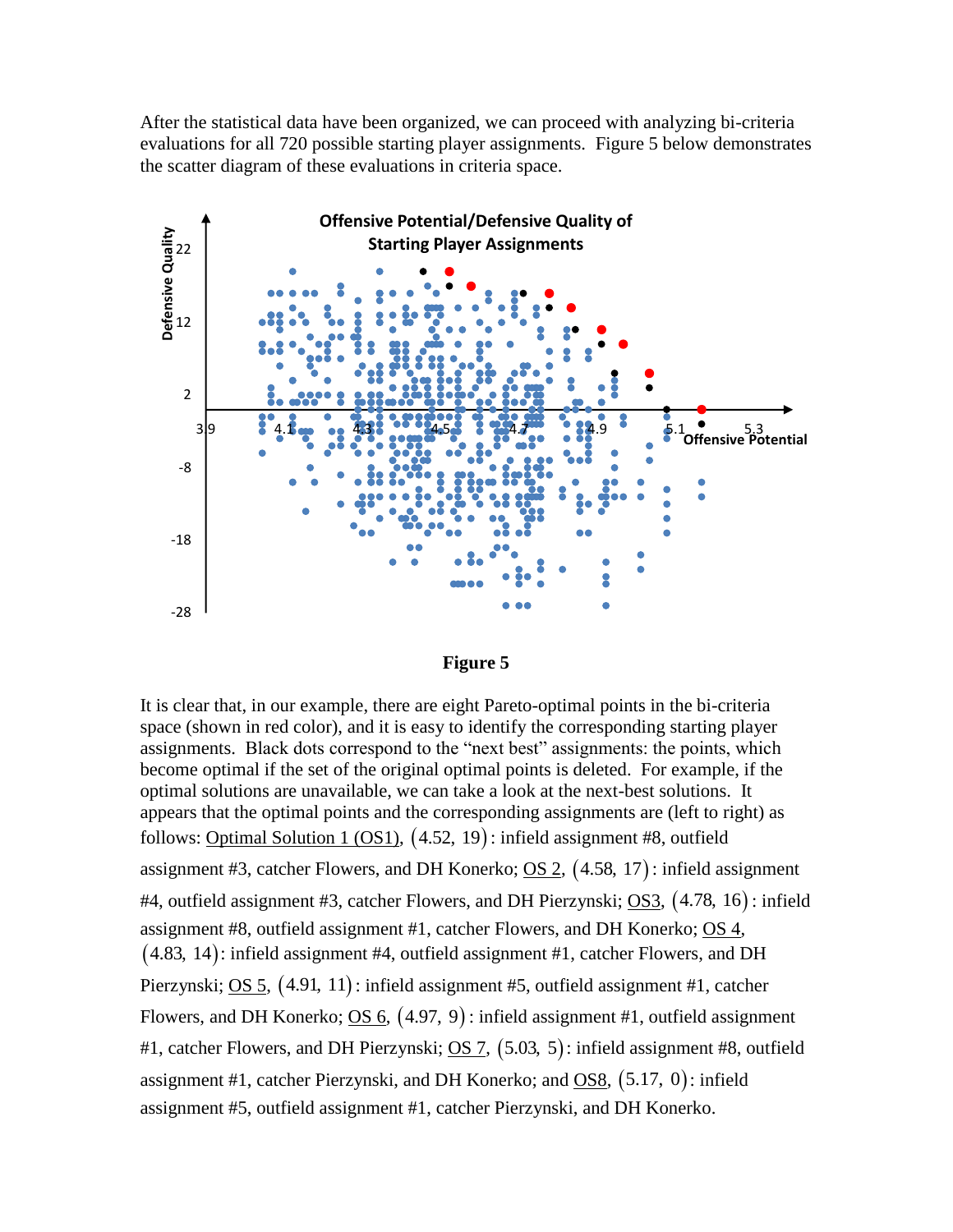Let us consider how often these starting assignments were used by Robin Ventura, the CWS manager. According to the Basebal-Reference.com website, by the end of August 2012 (after 131 games of the season), the only optimal sets of starters that were played were Optimal Solution 5 (5 games) and Optimal Solution 8 (4 games). When calculating these numbers, we assumed that Dewayne Wise and Alejandro De Aza are interchangeable due to very similar offensive and defensive characteristics. (De Aza was not used in the starting assignments outlined in the tables above because he was on the disabled list and unavailable at the time of data gathering for this paper.)

Notably, there exists one starting assignment that was used by the CWS quite often (22 games), which displays the same offensive number as our OS8 but a lower defensive number:  $(5.17, -2)$  versus  $(5.17, 0)$ . This assignment is identical to our OS8, except that two players have traded their positions: Adam Dunn plays DH while Paul Konerko plays first base, rather than the opposite assignment in our optimal solution. The corresponding point is one if the "next best" solutions and is among the points shown in black color on the scatter plot. Although this point is located pretty close to the Pareto set, it is clear that from the defense perspective Dunn playing first base should be preferable to Konerko. There are other notable differences between our findings and the CWS practice in 2012. For instance, five of eight of our optimal points correspond to starting assignments in which Ray Olmedo, rather than the regular starter Beckam, plays the second base; in reality, Olmedo started just one game in this capacity. Also, six out of eight optimal solutions have Tyler Flowers in the catcher's position rather than the regular starter A. J. Pierzynski. In spite of the differences, however, we can observe a lot of features of our optimal solutions that are consistent with the team practice in 2012. For example, all of our solutions as well as most frequent CWS manager's selections use Alexei Ramirez as SS, Kevin Youkilis as 3B, Dayan Viciedo as LF, and Rios as RF.

In support of the manager, we can note that the active roster keeps changing due to the players' injuries and the players' statistics change from week to week, which makes decisions more difficult. However, without making far-going conclusions about effectiveness of any manager, imagine how much more informed his decisions on the starting player assignments could be had he known what the optimal solutions are before any given game.

#### **3.4. Applying players' handedness when choosing an optimal starting assignment**

Platoon advantage percentage (Baseball Info Solutions (BIS) and Bill James, 2011) is the percentage of players in the lineup who can either bat right against a left-handed starting pitcher of the opposing team or bat left against a right-handed pitcher. Ideally, a manager should try to maximize platoon advantage percentage. Our analysis of a sample of thirtythree 2011 baseball managers with career winning records shows a small positive correlation between the platoon advantage percentage and the winning for these managers, with correlation coefficient of 0.163 (see the scatter plot below). Eliminating a couple of outliers (shown on the plot in black color), leaves the sample of 31 managers,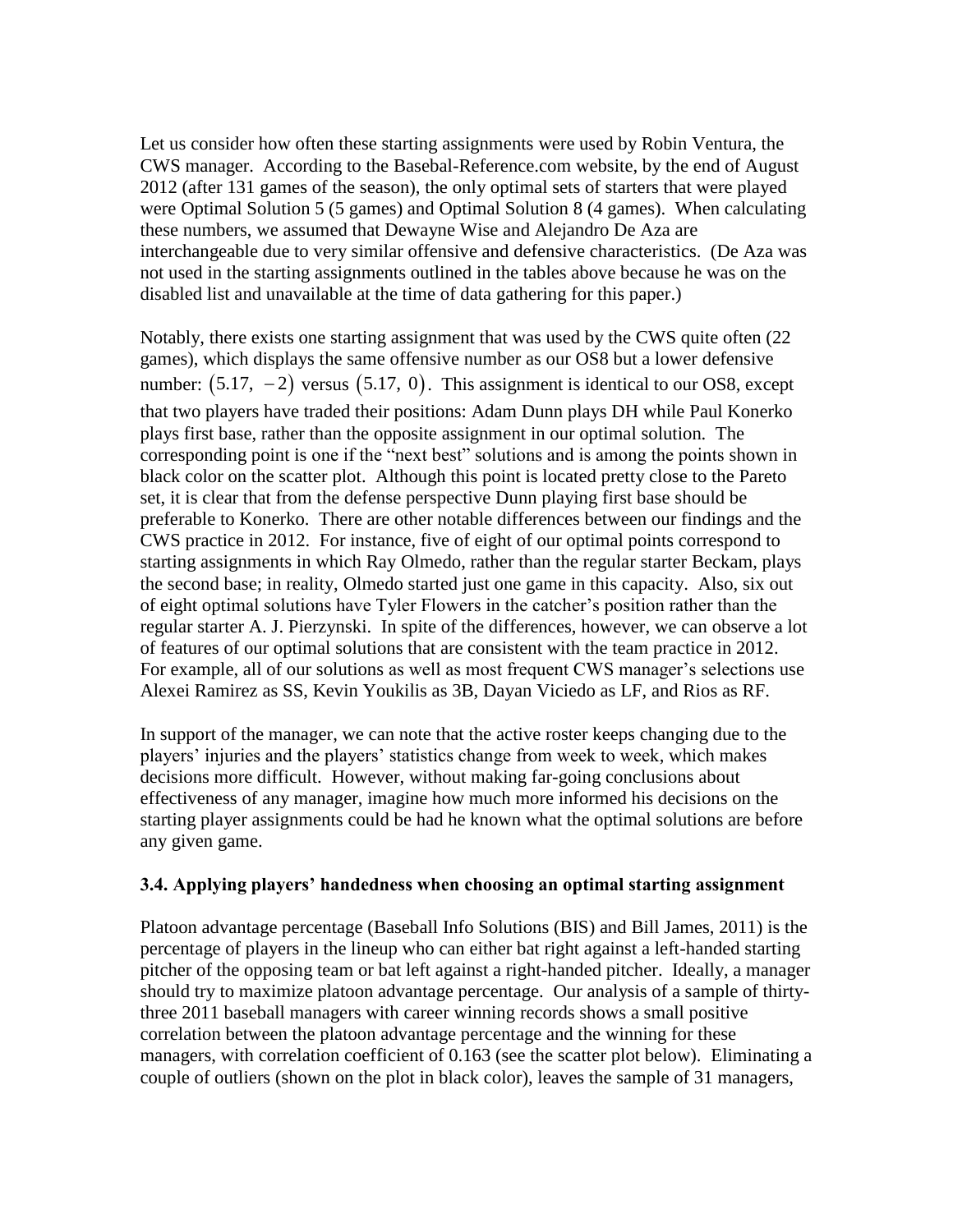which demonstrates a much stronger positive correlation between platoon advantage percentage and the winning percentage (correlation coefficient of 0.476.)



In order to apply the concept of maximizing platoon advantage to the CWS team, let us consider 28 starting player assignments maximizing the number of players that can bat right, which was eight for the 2012 CWS, and 130 starting assignments maximizing the number of players batting left (in the case of the 2012 CWS, five). Two figures below display scatter plots with points corresponding to such assignments (Figures 6 and 7). Applying Pareto preference relation allows identifying two optimal solutions in each case. (The corresponding points on the scatter plots are marked red.) Black dots correspond to the "next best" assignments.



**Figure 6**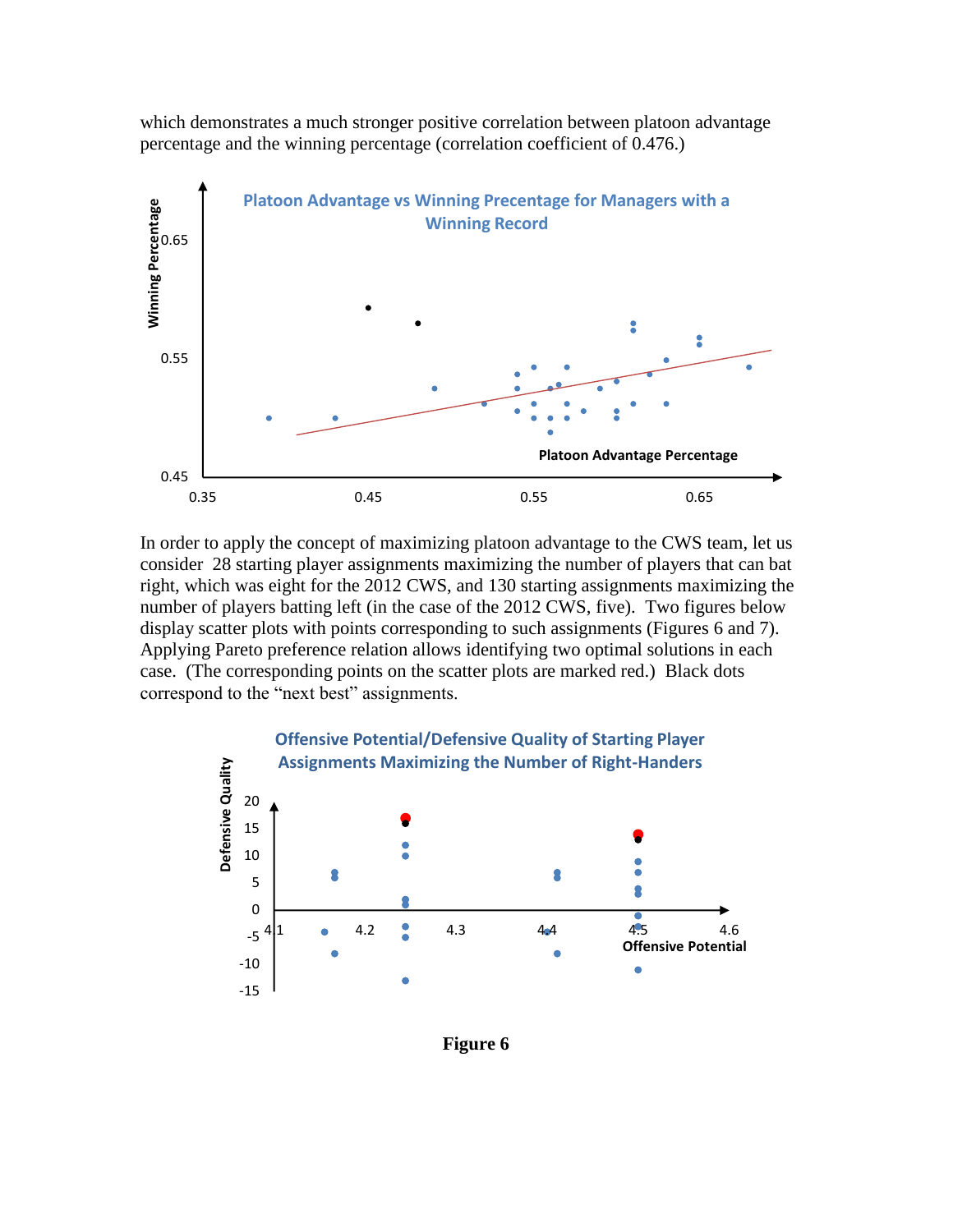



If we compare the optimal solutions with selections of the CWS, the results are mixed: in some respects, our model validates decisions made by the CWS manager but in other respects model identifies surprisingly different solutions from the actual practices. Let us go over several striking similarities first. According to our model, Alexei Ramirez should play shortstop in every one of the four (combined for both right- and left-handed starting selections) optimal solutions, and in reality he is a regular shortstop starter on the CWS team. Adam Dunn, according both to the model and to the real life, should have played in all games against right-handed pitchers, and catcher A. J. Pierzynski should have always played against right-handers; Dayan Viciedo should have started in the left field against left-handers, Alex Rios should have always started in the right field, all starting assignments should have used Kevin Youkilis, and Paul Konerko should play almost always (in three out of four optimal selections).

On the other hand, our model differs from typical practice of the CWS starting selections. For example, infielder Ray Olmedo appears to be a member of every one of the four optimal starting assignments as the second baseman. This makes sense because he is the only switch hitter on the team. However, in reality Olmedo served as a bench player and did not get a lot of starts for the team. Another observation: the team's right-handed catcher Tyler Flowers, according to our model's choices, should be used in every game against left-handed pitchers, and second baseman Gordon Beckam should not be played against right-handers. In reality, Flowers sat on the bench in many such games, and Beckam played second base in all but 9 out of first 131 games of the 2012 season.

Is it possible to conclude that Robin Ventura, the Chicago White Sox manager, has made some unjustified decisions in selecting starters in 2012? In the opinion of one who believes in strictly following the "law of large numbers" of statistical data and who is able to shake off prejudices of conventional wisdom, the answer is "yes".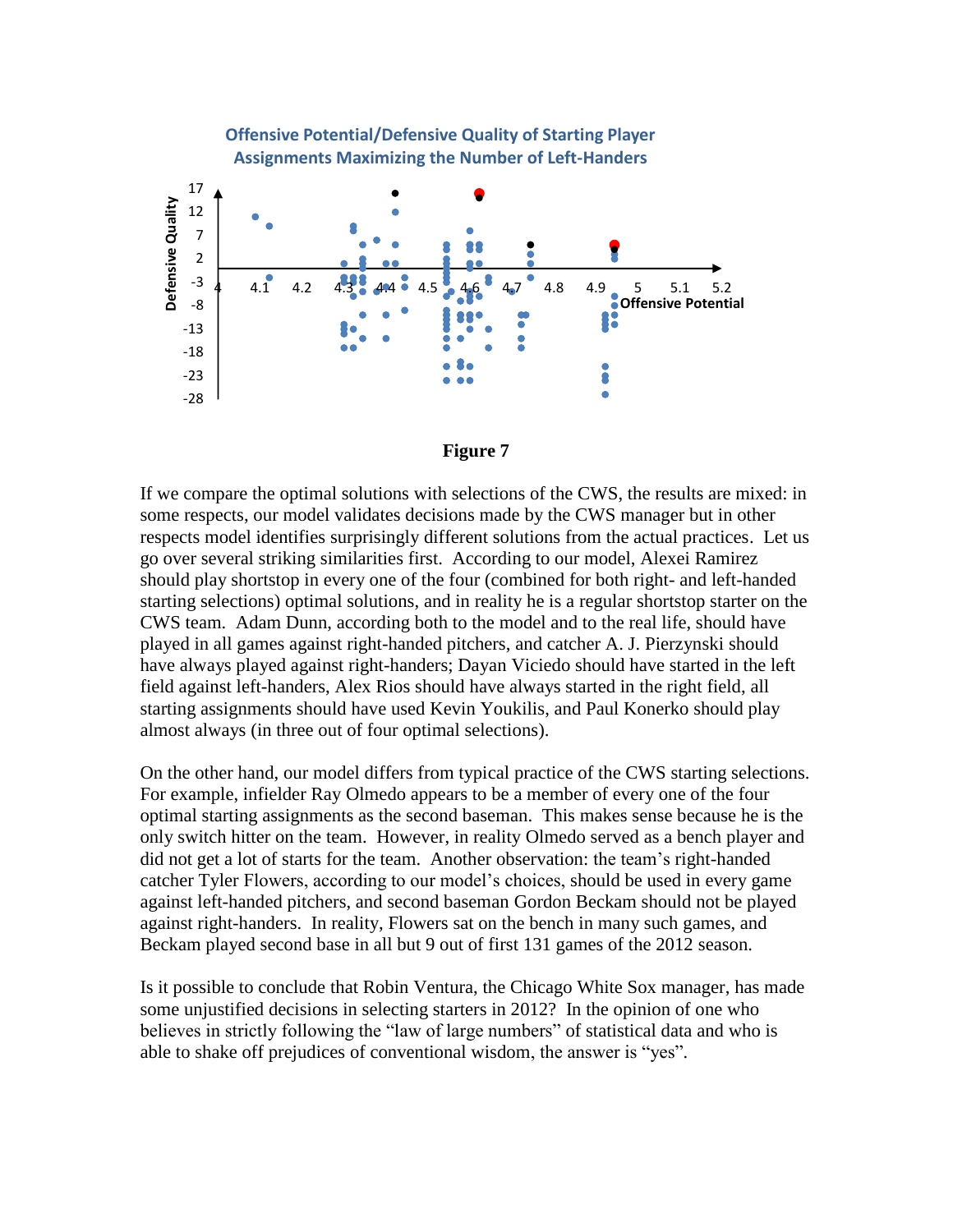#### **5. Discussion and Conclusions**

Let us summarize achievements of our approach to solving some of the baseball manager's problems, which have been presented in this paper, as well as some deficiencies and limitations of the current research.

We may list the following achievements and advances:

- The lineup selection problem is decomposed into two easier problems: selecting a starting position assignment and choosing a batting order;
- It becomes possible to compare starting assignments based on two major quantitative criteria: RC and DRS;
- A new formula for the expected number of runs scored by a single batting order rotation taking into account probabilities that players score a run if followed by other players has been developed;
- Finding an optimal batting order is a tractable integer programming problem that can be solved by enumeration.

In the list of limitations it is possible to outline the following:

- The third criterion, physical/psychological condition, was not used; constant changes in the roster must be considered;
- RC and DRS criteria are not perfect;
- Suggested formula for the expected value is an underestimate and can be improved.

Directions for further research include incorporating a third criterion in solving the problem of choosing an optimal starting assignment; formulating and solving various substitution problems, finding formulas providing a better estimate for the expected number of runs scored by a single batting order rotation.

#### **6. References**

Albert J. and Bennett J. 2003, *Curve Ball: Baseball, Statistics, and the Role of Chance in the Game*, revised edition, Copernicus Books: New York

Baseball Info Solutions and James B. 2011, *The Bill James Handbook*, ACTA Sports: Chicago

BaseballReference.com

Kaufman K. and Tan CM, ed. 2012, *Baseball Prospectus 2012.* John Wiley: Hoboken, New Jersey

Polyashuk M. 2005, A Formulation of Portfolio Selection Problem with Multiple Criteria, *Journal of Multi-Criteria Decision Analysis* **13**: 135-145

Sen AK. 1970, *Collective Choice and Social Welfare*, Holden-Day: San Francisco